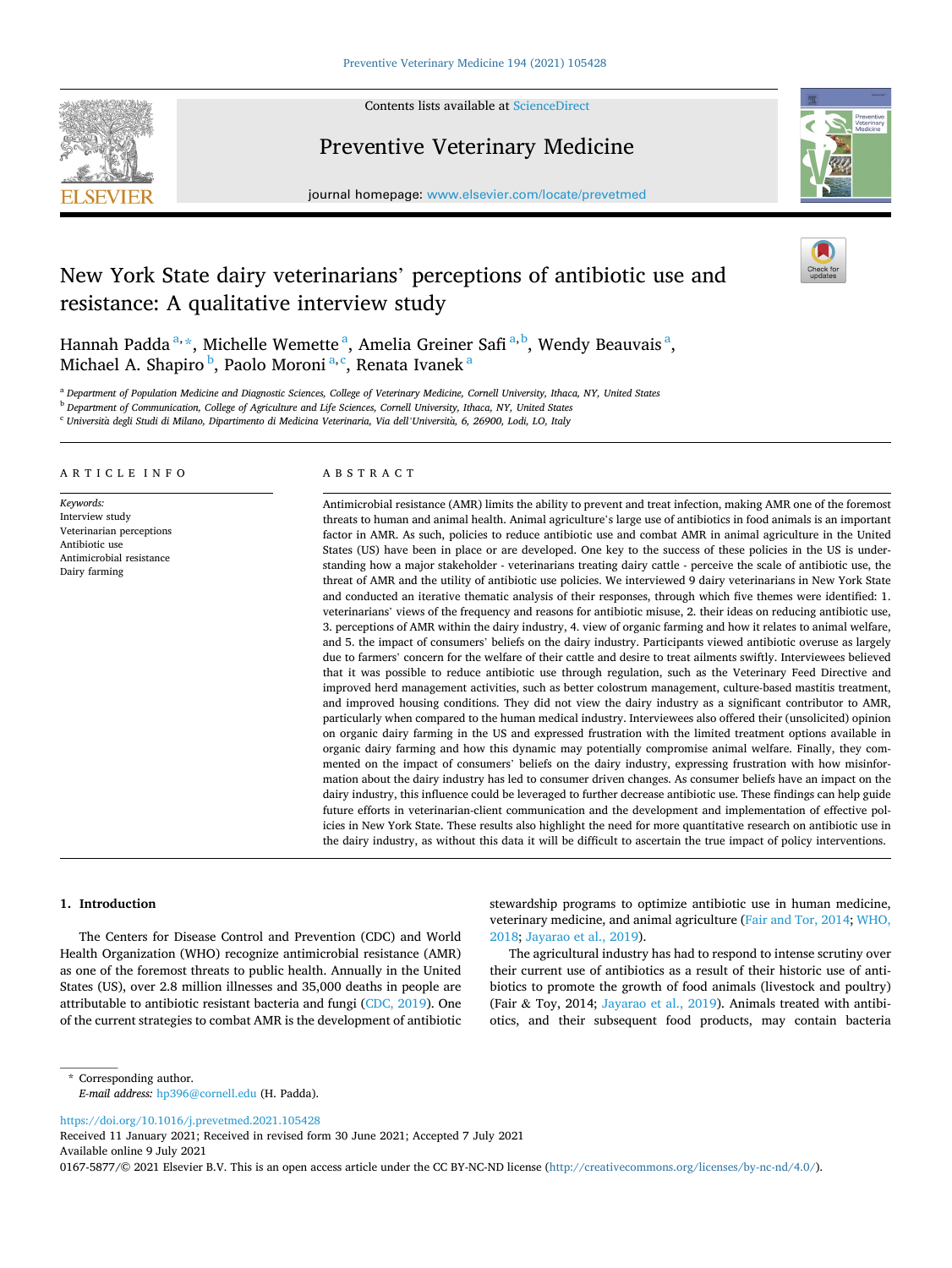*Preventive Veterinary Medicine 194 (2021) 105428*

possessing antibiotic-resistant genes [\(Kirbis and Krizman, 2015;](#page-9-0) [Scott](#page-9-0)  [et al., 2018\)](#page-9-0). A rapid review of studies on antimicrobial use in food animals found that increased antibiotic use in these animals was associated with increased AMR ([Scott et al., 2018\)](#page-9-0). Research has also indicated that limiting antimicrobial use in food animals was associated with decreased AMR for particular bacteria in those animals (Tang et al., [2017;](#page-9-0) [Scott et al., 2018](#page-9-0)). Specific to dairy, previous research suggests that it is possible to implement strategies to reduce antibiotic use while upholding husbandry standards. A 2010 study in Denmark determined that an intervention, Stable Schools, that sought to minimize the disease level in dairy herds while optimizing selection criteria for their treatment, resulted in a 50 % decrease in antimicrobial use by participating dairy farm in one year [\(Bennedsgaard et al., 2010](#page-8-0)).

In response to growing concerns over AMR and antibiotic overuse in agriculture, the US Food and Drug Administration (FDA) has instituted policies aimed at reducing antibiotic use in food animals. In 2017, the FDA implemented the Veterinary Feed Directive (VFD) final rule, with the goal of "judicious use of medically important antimicrobials in foodproducing animals" (US Food & [Drug Administration, 2020\)](#page-9-0). The VFD specifies that medically important antibiotics (antibiotics essential to human medicine) in feed or water require a veterinary feed directive, a written prescription from a veterinarian, and in some US States, including, New York State, it also necessitates that the VFD must be written by a veterinarian with a valid Veterinary-Client Patient Relationship (VCPR) with their client [\(US Food and Drug Administration,](#page-9-0)  [2015\)](#page-9-0). As part of the VCPR, the veterinarian has assumed the responsibility for making medical judgments regarding the health and medical treatment of an animal patient and knows the patient well enough to be able to diagnose and treat it, while the client (the owner of the animal or animals or other caretaker) has agreed to follow the instructions of the veterinarian [American Veterinary Medical Association](#page-8-0)  [\(AVMA\), 2021](#page-8-0). This means the veterinary care provided for patients is medically appropriate, ensuring that any given medications will be directly relevant to patients, resulting in optimal veterinary care and patient welfare. Also, this prevents medically important antibiotics from being used inappropriately, because clients must consult with a veterinarian, instead of purchasing medications without direct veterinary input. In order for a VFD to be written, antibiotics can only be used for the prevention, treatment, or control of a specifically identified disease, as opposed to being used for growth promotion or feed efficiency [\(U. S.](#page-9-0)  [Food and Drug Administration, 2020](#page-9-0)).

AMR in food animals results from a complex interaction among farmer practice, regulatory action, disease incidence, pharmaceutical innovation, resources (time, financial and labor), veterinarian practice, public opinion and consumer demand. We focus on veterinarians to develop a greater understanding of their behaviors. This focus is an important emerging area of research, as it is not yet widely known how veterinarians in the dairy industry perceive AMR as it relates to dairy cattle and associated antibiotic use. Singer et al. in 2019, surveyed veterinarians and producers to determine their opinions and experiences with production animals that are raised without antibiotics and observed that veterinarians and producers believed that raising animals without antibiotics is driven by market demand rather than a concern about AMR. Consumers broadly have a negative perception of antibiotic use in animal agriculture, viewing use of antibiotics on dairy farms to be a threat to human health ([Wemette et al., 2021\)](#page-9-0). Self-reported purchasing behaviors reflect these beliefs, supporting the impact that market driven changes, and thus public perceptions, can shape activities within the dairy industry [\(Bulut et al., 2021;](#page-8-0) [Wemette et al., 2021\)](#page-9-0). Yet, the perceptions of US veterinarians about antibiotic use in cattle and the threat of AMR within the dairy industry has received little attention. Dairy farming is a major agricultural industry in New York State, with the State being the third largest dairy producer in the US ([USDA, 2018](#page-9-0)). The objective of this study was to assess perceptions of antibiotic use and AMR in dairy farming among New York State veterinarians who provide veterinary services to dairy farms, thereafter referred to as dairy

veterinarians. A greater understanding of their beliefs might provide insight into their prescribing behaviors and help determine policy targets aimed at reducing antimicrobial use.

## **2. Materials and methods**

#### *2.1. Sampling and recruitment*

New York State dairy veterinarians were recruited via purposive sampling [\(Patton, 1990\)](#page-9-0) through two mechanisms. First, an attempt to recruit veterinarians was made at the 2017 New York State Fall Veterinary Conference held from  $6^{\text{th}}-8^{\text{th}}$  October 2017 at Cornell University's College of Veterinary Medicine in Ithaca, NY; the New York State Veterinary Conference is a continuing education conference for professionals in the field of veterinary medicine. Second, an employee in the Quality Milk Production Services (QMPS) program was asked to provide to M.W. a list for potential interviews of dairy veterinarians and/or practices in New York State with broad range of characteristics in terms of practice size, clientele and years in practice. QMPS is a section of the Animal Health Diagnostic Laboratory & New York State Veterinary Diagnostic Laboratory at Cornell University, which thus has working relationships with dairy veterinarians through the State. Using the provided list of 32 dairy veterinarians, M.W. contacted veterinarians and/or veterinary practices via email and invited them to participate in this study. Participants were given a \$10 Starbucks gift card in exchange for participating.

#### *2.2. Instrument design and data collection*

M.W., W.B., A.G.S. and R.I. developed a semi-structured interview guide with the goal of understanding dairy veterinarians' perceptions of antibiotic use and AMR in dairy farming. The interview guide consisted of questions regarding participants' characteristics and experience within the dairy industry, their dairy farm visit experiences, their opinions of the VFD and its impact, and their perceptions of antibiotic use on dairy farms. A pilot interview was conducted with a dairy veterinarian to refine question content. Following this, the interview guide was refined and finalized (See Appendix A).

From October 2017 to August 2018, M.W. conducted interviews of 9 dairy veterinarians in New York State. Interviews were conducted in person at participants' veterinary clinics or at the 2017 New York State Fall Veterinary Conference. Participants provided written consent at the start of the interview. Interviews lasted between 44 min and 87 min with a median of 63 min. The interviews were audio recorded and transcribed by the Survey Research Institute of Cornell University, and H.P. verified these transcripts.

The study was approved by the Cornell University Institutional Review Board for Human Participants (IRB protocol #1705007138).

#### *2.3. Data analysis*

H.P. conducted an iterative thematic analysis [\(Braun and Clarke,](#page-8-0)  [2006\)](#page-8-0) of the interviews using a grounded theory approach [\(Charmaz,](#page-8-0)  [1995; Chapman et al., 2015](#page-8-0)). HP used QSR NVivo Version 12 to organize the codebook, code the data and organize the coded data for analysis. Qualitative analysis is a process of synthesizing and making sense of an extensive amount of qualitative data so that participants' experience is well characterized and, in this case, can help provide insight for others to address real world problems [\(Charmaz, 1995](#page-8-0); [Charmaz and Thorn](#page-8-0)[berg, 2020](#page-8-0); [Creswell and Poth, 2018](#page-8-0)). Here the goal is to identify the meanings, beliefs, and practices associated with AMR from a veterinarians' perspective, given their role in advising farmers and prescribing certain antibiotics.

The analytic process begins early when using grounded theory. It starts with purposive sampling of participants to maximize range of experience, noting trends during interviews, familiarizing oneself with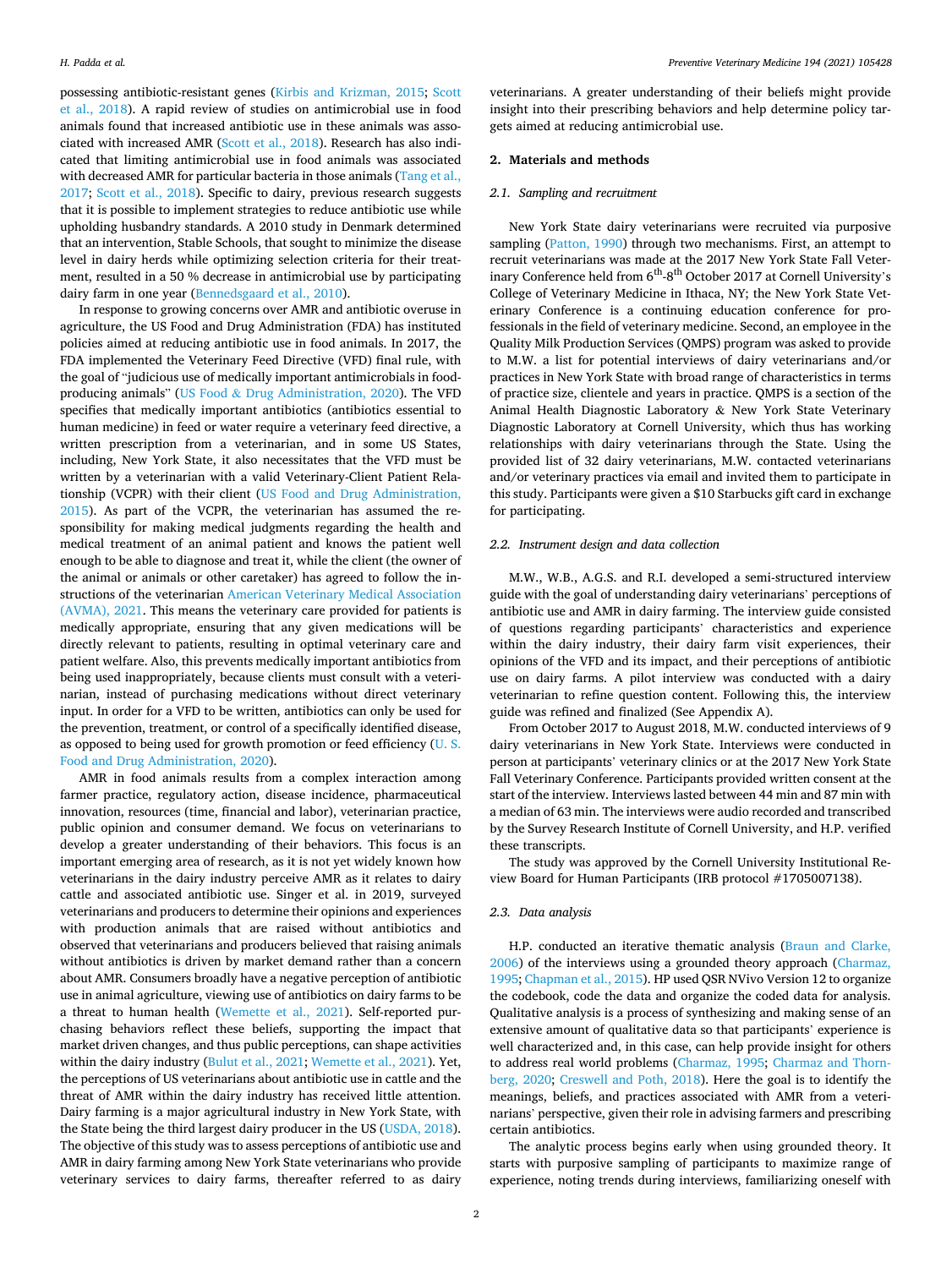the data via transcripts, working with a team that possesses methods and content expertise to generate observations from the data, derive codes from those observations, develop a codebook, applying the codebook systematically to the data (possibly with the use of tools such as NVivo, Atlas.ti) so that quotes associated with the codes can be pulled, compared and analyzed more thoroughly for patterns and themes to inform the inquiry [\(Chapman et al., 2015;](#page-8-0) [Tie et al., 2019\)](#page-9-0). We had *a priori* areas of interest (such as reactions to the VFD), but the interview process and subsequent analysis allow for emergent themes to appear (such as reactions to organic farming).

HP discussed findings and observations with AGS and RI as the interviews progressed. R.I., M.W., A.G.S, and H.P. reviewed interview transcripts as they were ready to start to make sense of that data; they had multiple discussions about observations from the interviews. These discussions helped generate codes that formed the basis of a codebook with relevant codes (i.e. those linked to relevant subject matter) organized by category. The codebook that was reviewed and refined multiple times by the team to make sure topics of interest were represented and all was organized to streamline coding. HP used this codebook to go systematically through each transcript again and tag relevant passages with the appropriate code (e.g., concern about training, barriers to herd management). If there were questions on how a passage should be coded, HP consulted with R.I. and A.G.S. After coding of all the interviews, H.P. organized the quotes by topic (so all quotes for a specific code were listed together) to facilitate the next round of analysis by AGS, RI and HP. By comparing quotes within and across codes, we identified patterns (i.e., Similar characterization? Agreement? Disagreement? Variation in language used? Similar strength of reaction? Linkage among codes that from a theme?), noted outliers and flagged specific recommendations our participants provided. The team met repeatedly to discuss the patterns (e.g., doubt about dairy's role in AMR) and recommendations that were most instructive in terms of a view of antibiotic use and AMR within dairy farming. For clarity, we grouped the findings under 5 main topics, each with subthemes that resulted from the patterns in our participants' responses. A description of our sample's demographics was generated using Excel by pulling this categorical information from NVivo.

## *2.4. Population of New York State dairy veterinarians*

The American Association of Bovine Practitioners (AABP) provided the basic demographic characteristics of practicing veterinarians in New York State who were their members in 2020. In the AABP membership database, veterinarians self-report the percent of work that is dairy, which was used to first identify practicing dairy veterinarians and then to determine the percent of dairy work that these veterinarians have. It is believed that most practicing dairy veterinarians in the State are also members of the AABP, however that could not be verified. Data about the veterinarians from the AABP database were summarized using Excel.

#### **3. Results**

Thirty-two dairy veterinarians were contacted and 9 agreed to participate in the interview study. Table 1 shows the basic demographic, professional and clientele characteristics of the interviewed veterinarians. The participants included roughly balanced numbers of men and women and years of professional experience (*<*20 vs. *>* 20 years). Most worked primarily with dairy clients and had a mixture of conventional and organic dairy farm clients.

In 2020, there were 132 practicing dairy veterinarians in New York State who were members of the AABP. Of those, 57 % identified as male (Table 2). The majority, 64 %, worked with dairy 75 %–100 % of their time, 16 % of veterinarians worked with dairy 50 %–74 % of the time, while only 11 % worked with dairy 25 %–49 % of the time and 8% worked with dairy 1 %–25 % of the time (Table 2). While our interview study was a convenience sample, demographic and professional

#### **Table 1**

Demographic, Professional and Clientele Characteristics of Interviewed New York State Dairy Veterinarians.

| Veterinarians' characteristic                | Category                           | Percentage<br>(number/total) |
|----------------------------------------------|------------------------------------|------------------------------|
| Gender                                       | м                                  | 56 % (5/9)                   |
|                                              | F                                  | 44 % (4/9)                   |
| Range of years working with<br>dairy clients | $0 - 5$                            | 44 % (4/9)                   |
|                                              | $6 - 10$                           | $11\% (1/9)$                 |
|                                              | >20                                | 44% (4/9)                    |
| Range of percent of work that is<br>dairy    | 25 % 49 %                          | $11\% (1/9)$                 |
|                                              | 50 %-74 %                          | $11\% (1/9)$                 |
|                                              | 75 %-100 %                         | 77 % (7/9)                   |
| Primary farm types that are<br>worked with   | Conventional only                  | $22\% (2/9)$                 |
|                                              | Mix of conventional and<br>organic | 77 % (7/9)                   |

# **Table 2**

Demographic and Professional Characteristics of 132 New York State Dairy Veterinarians Members of the American Association of Bovine Practitioners.

| Veterinarians' Characteristic          | Category                                              | Percentage (number/<br>total)                                  |
|----------------------------------------|-------------------------------------------------------|----------------------------------------------------------------|
| Gender                                 | м<br>F                                                | 57 % (75/132)<br>43 % % (57/132)                               |
| Range of percent of work that is dairy | 1%-24 %<br>25 % 49 %<br>$50 \% - 74 \%$<br>75 % 100 % | 8% (11/132)<br>11 % (15/132)<br>16 % (21/132)<br>64 % (85/132) |

characteristics of the interviewees roughly align with the target population in terms of gender and time spent with dairy cattle. There is no comparative data available for years in practice or focus on conventional or organic production.

For the remaining qualitative portion of the analysis, the thematic analysis and team discussion identified five overarching topics most relevant to future practice and policy relating to antibiotic use:

- 1 Views of the frequency of antibiotic use and reasons for antibiotic misuse
- 2 Suggestions for reducing antibiotic use in the dairy industry
- 3 Views on AMR as a problem and the dairy industry's contribution to AMR
- 4 Views of organic farming in the US, particularly its impact on animal welfare
- 5 The perceived power of consumer beliefs on the dairy industry

The study findings under each of these topics are described in the following paragraphs.

# *3.1. Topic 1: views of the frequency of antibiotic use and reasons for antibiotic misuse*

The two major themes that emerged within this topic were that antibiotic overuse was largely due to both a concern for animal welfare, an aversion to risk, and a desire to treat clinical illness immediately. Veterinarians were asked to provide their opinion on antibiotic use among dairy farmers. Responses ranged from discussing general overuse in the industry to the existing penalties, such as discarding milk that contains antibiotic residues, translating to limited antibiotic use in cows. In some cases, veterinarians felt as though antibiotics have been used in a suboptimal manner, that is to say both overuse and underuse occurred, although more veterinarians pointed to antibiotic overuse.

Five out of the 9 veterinarians interviewed commented that suboptimal use occurs more frequently in "…calf feeders and calves in group housing with respiratory diseases" (Veterinarian 3, interview conducted in Winter 2018) rather than lactating cows, "that's exclusively how I've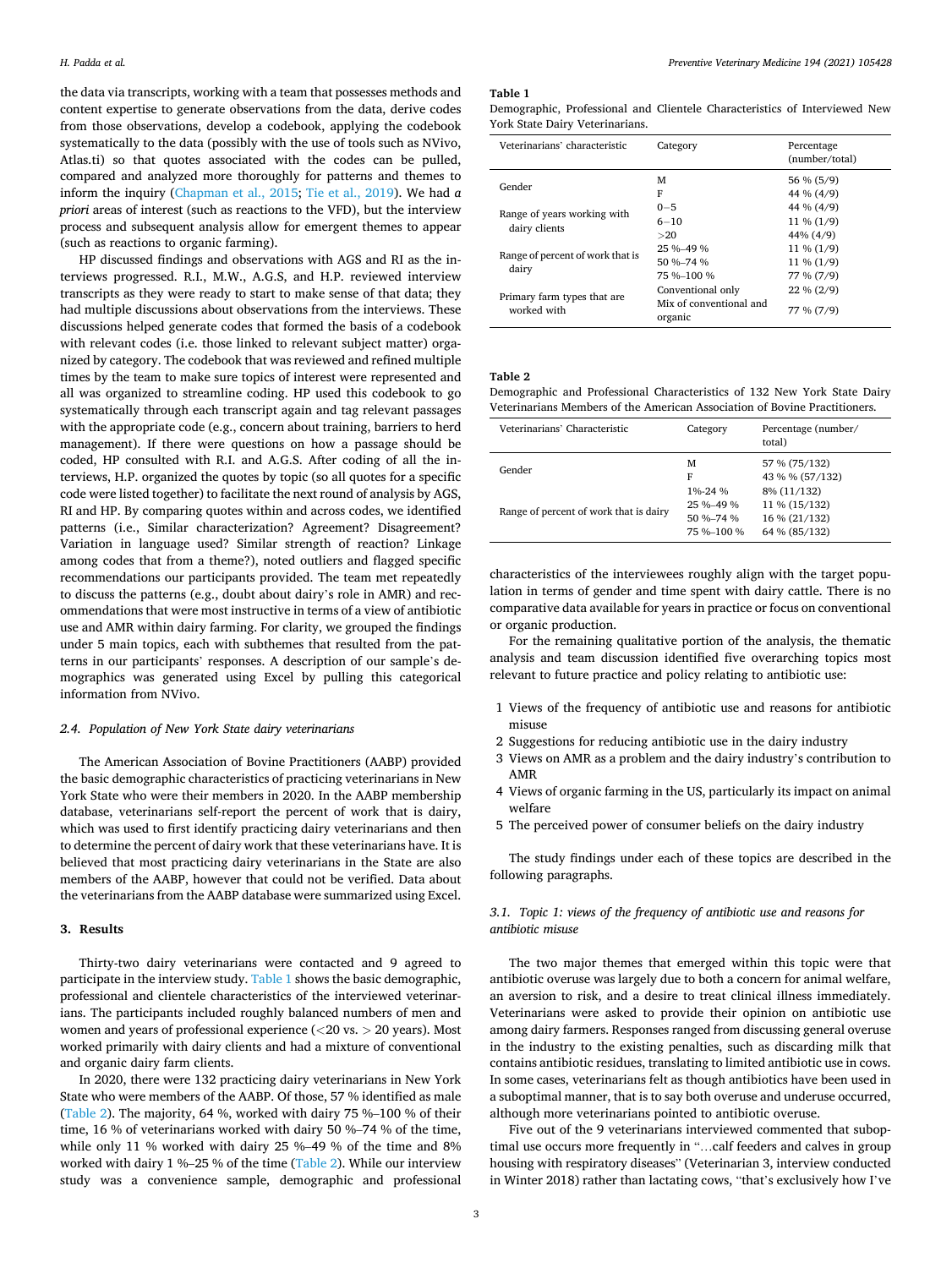seen an overuse of antibiotics." (Veterinarian 5, Spring 2018) Veterinarians perceived overuse in calves to be the result of prophylactic treatments at large farms, a history of consistently giving antibiotics in feed, and as a consequence of the farm operator's feelings of personal attachment to and responsibility for the calves.

In adult cows, the veterinarians described the problem as less systematic abuse and more improper use, such as error related to administration. For example, when describing suboptimal use in heifers, one veterinarian described how "a whole variety of screw-ups [could] take place. Given too often, too much, or probably-usually if dosages are wrong, giving too much in one area." (Veterinarian 9, Summer 2018). In lactating cows, some veterinarians suggested improper was the result of a problem with administration of antibiotics, such as giving injections into the improper muscle site. For cows of all ages, veterinarians noted that farmers are risk averse, and that "people don't perceive it [not treating with antibiotics] as being worth the risk." (Veterinarian 2, Winter 2018)

# *3.2. Topic 2: suggestions for reducing antibiotic use in the dairy industry*

Reducing antibiotic use has been historically addressed through two approaches, the regulation of antibiotics and herd management (i.e. housing, space, ventilation, foot care, feed). Veterinarians recognized these approaches as effective and indicated how these strategies have worked and can continue to be utilized. A few veterinarians also suggested that practitioners should take on a broader role to address reducing antibiotic use.

## *3.2.1. Reducing antibiotic use: regulation*

Veterinarians were asked to provide their experience with and opinion on the VFD, what they believed to be barriers to utilization of the VFD and other regulatory measures, and how they thought farmers felt about the VFD. All of the interviewed veterinarians view the VFD as a beneficial policy. They believe that while some of them, and most farmers view it as an annoyance, it is not a large hindrance to how their farms operate. While all of the veterinarians expressed support for the VFD, two of them had not yet used it, and thus had little practical experience with it.

"Okay, so the veterinary feed directive, certainly I think the motives behind it are positive. That you need to do a better job with how antibiotics are being utilized. Is it one more regulatory step that's kind of a nuisance to do? Absolutely. But we're dealing with it." (Veterinarian 1, Fall 2017)

"I think overall it's [the VFD] been a really good thing because we do have a lot more knowledge about who is using it [antibiotics in feed] and why they're using it [antibiotics in feed]." (Veterinarian 5, Spring 2018)

One veterinarian noted that the VFD "has mitigated unnecessary antibiotic use and has helped us [veterinarians] to be more precise." (Veterinarian 7, Summer 2018) This veterinarian also observed that, "especially for those smaller dairy clients that I work with, it has facilitated more communication." This is an important point in the role that such policies play for smaller farms with perhaps less in terms of human and financial resources.

While all of the interviewed veterinarians are supportive of the VFD, they also recognized that there are barriers to the success of policies regulating antibiotic use. One of the barriers that farmers now face is obtaining a signed VCPR because of legal ramifications for the veterinarian. Veterinarians observed that since the implementation of the VFD, co-ops are now requiring signed VCPRs, which has created some frustrations for both veterinarians and dairy farmers, including due to legal concerns. This veterinarian spoke about the new legal concerns:

"Depending on how the VCPR is worded, you know, will determine whether or not I'm willing to sign it. Because what can happen is,

that becomes a legal document that in the event of a lawsuit that gets used against you. And that's been the big worry by a lot dairy veterinarians, is that they become legally liable for more things than we technically should be. And that has what has created the hesitancy amongst most of us to sign those documents. […] Why do we need to have a written document that states the same thing that's already happening? If we have records of our visits to dairy farms on a routine, regular basis, and we have drugs assigned to the dairy with our name on them in the shelf, and they're following our protocols, that is a VCPR." (Veterinarian 7, Summer 2018)

Additionally, veterinarians perceived that farmers have a negative opinion towards the VFD because of the increased financial cost to farmers and inconvenience of the now required veterinary presence to obtain feed antibiotics. A veterinarian described how farmers' attitude towards the VFD were largely negative because they viewed it as increased government involvement in their businesses, and acquiring medications now takes more time than previously.

## *3.2.2. VFD and herd/farm size*

Veterinarians perceived that for farmers with smaller herds, having a signed VCPR is more inconvenient. One veterinarian commented that

"[you have to] really establish a veterinary client-patient relationship and tell [the farmer], 'Hey if anyone wants to write these VFDs we have to monitor your farm more frequently. We can't see you every three years and have you expect us to write you a VFD.'" (Veterinarian 1, Fall 2017)

All of the veterinarians said that there were protocols in place for antibiotic use at farms they maintained valid VCPRs with, but the format and adherence to these protocols varied. One veterinarian stated that, "bigger farms are more likely [to] have protocols. Not many of my small farms have written protocols for antibiotic use, for anything." (Veterinarian 2, Winter 2018) This echoes an earlier point about differential impacts based on farm size. Regarding antibiotic protocol adherence, veterinarians expressed lack of control of and uncertainty about the extent of farm staff compliance.

"[P]art of the thing that we see very often is, 'Here's what I think they're doing, Doc. This is my recommendation.' And the owner knows it. 'Yeah, here are our protocols. This is what we do when we have—' And the manager of the fresh pad, 'This is what we do when we have a sick cow.' And then, well, these are the guys who work with the cows everyday [who are not the managers we are talking to], here's what they're doing when they have a sick cow. And how aligned are those [practices]?" (Veterinarian 6, Spring 2018)

In addition to veterinarians lacking knowledge of protocol adherence, veterinarians also observed that there are discrepancies in the presence of records and the format of those records. Several commented that larger farms are more likely to have written records than smaller farms, and records could be written in a book or on a calendar, but they were not positive on how accurate these records were or the extent of them.

## *3.2.3. Reducing antibiotic use: herd management*

All participants believed that antibiotic use could be reduced through herd management strategies. Veterinarians provided examples of how to do this for both calves and heifers. They described how the space in which calves are raised in and in which lactating cows live could often be increased in size and ventilation improved, thus increasing the cleanliness of the area and reducing disease spread.

"I think most farms can improve on their colostrum management, and their calf management. Yeah, 95 % of my farms can improve on that. And fresh cow milking management as well. And then, definitely parlor management, especially the small farms with tie stall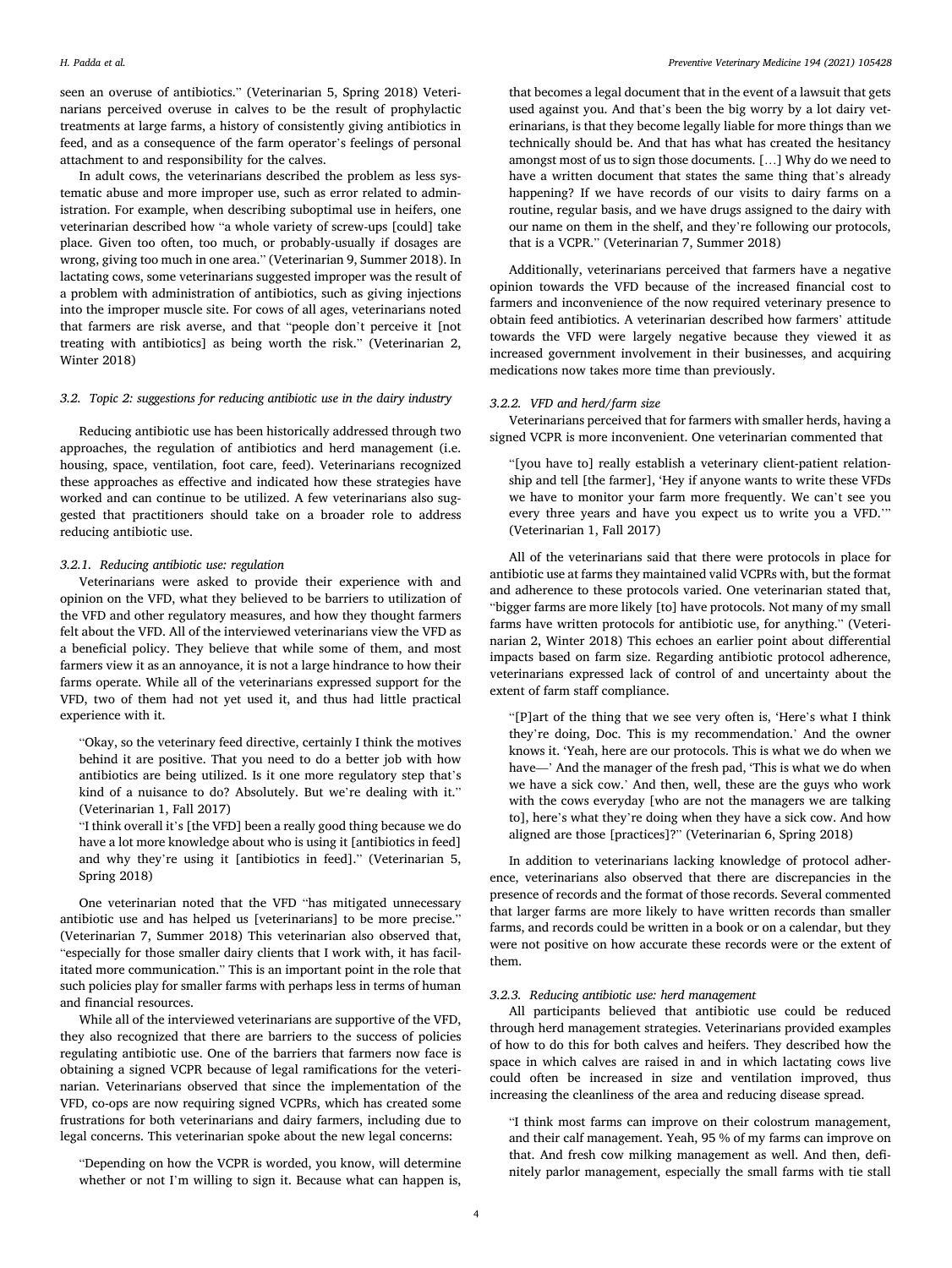#### *H. Padda et al.*

barns. You know, that sort of stuff. Getting the milking management and milking protocols together could help them out a lot. So definitely areas where just little management changes can make a big deal." (Veterinarian 2, Winter 2018)

"I think that's the biggest one, is just husbandry and cleanliness of the facility, free stall sand versus sawdust versus water beds, you know? But again, those would—Ventilation is a big one that I've just seen." (Veterinarian 8, Summer 2018)

While veterinarians focused on environmental management, many of them also brought up culture-based testing for mastitis as a way to reduce antibiotic us; they quickly went on to explain the barriers to changing these practices to reduce antibiotic use. The most frequently cited reasons were cost for barns and staffing, and accessibility for culture-based mastitis testing.

"I would say it's all cost prohibitive. They need mostly bigger facilities, mostly they're overcrowded. Or they need more staff to clean facilities appropriately, particularly, there's been a huge surge in New York with group fed calves, also made of nickel bar or something, and people think that's going to be really easy management because you don't have to bucket feed all these calves anymore. But they don't clean the items as well as they should or as often as they should." (Veterinarian 5, Spring 2018)

Veterinarians recognized there were financial and accessibility barriers to reducing antibiotic use, stating that "the biggest barrier [to reducing antibiotic use through improved herd management] right now is the industry and milk prices are tanked so people just can't make the improvements that they need to make." (Veterinarian 8, Summer 2018)

## *3.2.4. Reducing antibiotic use: the role of the veterinarian*

Two of the veterinarians interviewed argued for a stronger role of the veterinarian in reducing antibiotic use. They focused on how veterinarians possess the knowledge and practical experience to offer assistance to farmers that extends beyond interventional medical advice, and as experts on herd health, veterinarians should offer their services on the prevention side of dairy medicine, extending to herd management.

"I think most dairy farms recognize the veterinarian as probably their best expert when it comes to animal health questions. […] And the veterinarian's role goes well beyond establishing protocols for disease detection and treatment, it also goes to disease prevention. […] And a lot of farms now are really pushing for excellent animal husbandry and handling to maximize the efficiency from a cost standpoint, but also from an improvement-of-animal-health standpoint. So we as veterinarians are very well-suited to provide this role for dairy farms, because we have the knowledge base to understand the animal health, but we also have the knowledge base to understand the implications of changes that may have a positive or negative effect on animal health." (Veterinarian 7, Summer 2018)

# *3.3. Topic 3: views on AMR as a problem and the dairy industry's contribution to AMR*

Two major themes emerged from this domain: that those interviewed believe the dairy industry is not where energy should be solely focused when combating AMR, and there were a range of interpretations about the severity of AMR within the dairy industry.

Veterinarians were asked for their opinions on not only the contribution of the dairy industry to antibiotic resistance but also more broadly about their experience with and concern about antibiotic resistance. None of the veterinarians viewed the dairy industry as a significant contributor to antibiotic resistance. Five out of the nine veterinarians argued that the human medical industry is a greater contributor than the dairy industry, while others pointed to other actors in animal agriculture, such as large scale feedlots for beef cattle and swine producers, as more problematic than dairy farming.

"On a wider level it does frustrate me that the human pharmaceutical industry blames the animal pharmaceutical industry for drug resistance, because when you look at the drugs that are used that doesn't make sense […] I feel like a lot of the resistance issues on the human side come from human physicians overprescribing antibiotics." (Veterinarian 5, Spring 2018)

"So let's say on a scale of one to ten I would put our antibiotic usage in dairy cattle as somewhere down at two. I think it could contribute and maybe it's a problem but I think there's a lot of other things that are more of a problem." (Veterinarian 3, Winter 2018)

"I don't have enough, we don't do any, we have no feedlots in this area. I know some things that goes on in feedlots supposedly and that would worry me, not a lot, but there's a lot more usage of broad treatment in those, in that industry, in swine." (Veterinarian 3, Winter 2018)

Veterinarians were also asked about their experience with and perceptions of the severity of antibiotic resistant infections on dairy farms. Only two of the nine veterinarians expressed that they do not view antibiotic resistance as a problem on dairy farms. The remaining seven veterinarians either had experience with it, viewed it as a problem, or were uncertain about it but still concerned. Veterinarians who had personally managed examples of resistant infections or started practicing veterinary medicine more recently were more concerned about resistance on farms. In the following excerpt, a veterinarian concerned about the rise of AMR speaks to the challenges of repeating protocols with a limited number of available antibiotics:

"I really only have a handful of antibiotics that I can ever even use. And there's really only three different classes of antibiotics you might argue four classes of antibiotics that I can use on a general sense to treat disease. And when we're talking about having to treat an animal repeatedly for a disease over and over again, lactation after lactation after lactation—whether it's mastitis, or metritis, or what have you—and we're repeatedly insulting them with the same treatment course, same antibiotic, for a set duration that is controlled and regulated by the FDA and that we must oblige to, at some point I have to believe that we are probably generating populations of bacteria that can overcome that. I mean, it's just the nature of the beast […] If you continually insult a treatment protocol that is identical to the previous, and you're treating the same disease, overtime your likelihood of generating resistant bacterial populations increases. The more times you expose the same bacteria to the same antibiotic the more chances you gain for mutations to occur. It's very real, in my opinion. I think that it's very real." (Veterinarian 7, Summer 2018)

While there were veterinarians who were concerned about AMR within the dairy industry, there were also veterinarians who were uncertain about the threat of AMR to the dairy industry specifically. One noted an inability to confirm that AMR arose on his farm: "Have I ever actually seen antibiotic resistance develop on a dairy over time? Can't say that I've ever been able to document that for sure." (Veterinarian 1, Fall 2017)

One theme among those less concerned about AMR was the view that a direct connection had not been established between antimicrobial use on a particular farm and subsequent human disease.

"I'm not convinced yet we've got anything that shows: because of how we're using antibiotics here in this farm, that we've actually seen human disease as a result of that. I don't think there's any real clear connection there." (Veterinarian 6, Spring 2018)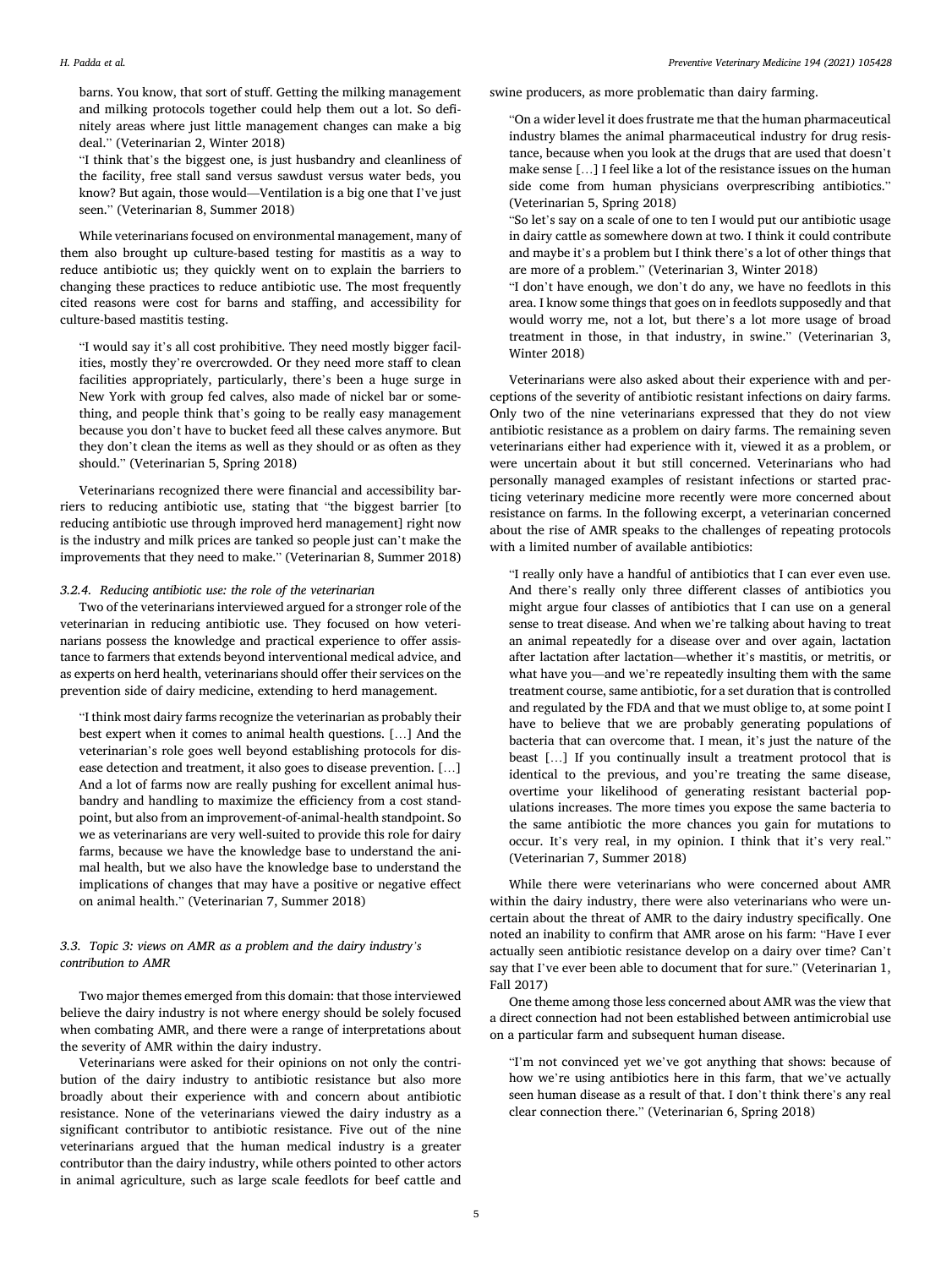# *3.4. Topic 4: views of organic farming in the US, particularly its impact on animal welfare*

Within the topic of organic farming, one major theme that emerged was that within the US, veterinarians are extremely limited in their treatment options for organic dairy cows, and the participating veterinarians believe this has negative implications for animal welfare. Veterinarians provided their views and opinions on organic dairy farming in the US with a nearly universal theme of frustration with the limited treatment options permitted for organic dairy cattle. Similar to the theme about reasons behind antibiotic overuse, they felt organic practices potentially compromised animal welfare.

"My friend who practices [outside of the US] says that they can use [antibiotics in organic production]… So when they work with organic cattle it's not like, it's like the same as working with conventional cattle. When I go to a farm and work with an organic cow, god I hope I have something on my truck that I can use, that the certifier's not going to get upset because this mineral oil is the wrong brand or something like that. And that sort of thing really, really irritates me. It shackles my ability to provide healthcare and it influences whether my farmers perceive that a veterinarian is worth their time because veterinarians have tools and education at our disposal that we're not permitted to use for someone's marketing ploy." (Veterinarian 4, Spring 2018)

Veterinarians are faced with limitations on providing care to organic animals, due to a lack of available evidence-based therapies for organically produced food animals and the regulation in the US that animals treated with antibiotics may not be sold as organic. Interviewed veterinarians believed this combination negatively impacts animal welfare. The implication is that in organic dairy operations, treatment is unnecessarily delayed, or on occasion withheld, for dairy cows to retain their organic status.

"I feel that some of them [the operators] do delay treatment or some of them say, "My fresh cow has a 103 fever. I'm just going to give banamine or prevail or flunixin or whatever, instead of potentially using antibiotics to combat the source of the fever, they're just going to treat the symptoms." (Veterinarian 4, Spring 2018)

"My observation of animals on farms, a lot of the organic animals, I would say suffer from chronic medical conditions that are being ignored because they need to retain their organic status. And it's financially advantageous for the farmer to keep his cow organic so he can get those higher milk prices." (Veterinarian 5, Spring 2018)

The limited treatment options available to organic dairy farmers in the US has resulted in organic dairy farmers having to use alternative therapies to treat ailments in their herds. Veterinarians offered their input on treatments provided to organic dairy cows, such as garlic, tea tree oil, and even kelp, all of which have unknown efficacy.

"Kelp is like a big one for digestive stuff now. And there was a product out there that was promoted by an organic vet that was a tea infusion that he was commercially preparing and selling and it actually was prohibited by the FDA in New York […] Those types of treatments have no studies whatsoever, either saying that they're effective or that they're not harmful." (Veterinarian 5, Spring 2018)

Without prompting, one veterinarian independently suggested a perception of doubt in the integrity of some organic farms.

"My perception is that there are several organic farmers out there that cheat. There are antibiotics available to them, that they can use—it's obviously completely illegal for them to do this—but there are antibiotics out there that do not have any milk withhold, and really very little risk, if any, that that milk will become contaminated

with the antibiotic that they're using. It happens." (Veterinarian 7, Summer 2018)

#### *3.5. Topic 5: the power of consumer beliefs on the dairy industry*

The major themes that emerged within this topic were that veterinarians were frustrated by the public's lack of awareness and understanding of animal agriculture and that consumer beliefs are largely driving changes within the dairy industry. Based on findings from previous work with dairy farmers in New York State [\(Wemette et al., 2020](#page-9-0)), veterinarians were asked to provide their opinions on consumer beliefs regarding dairy farming and conventional milk products. A clear and persistent theme of frustration emerged about a lack of awareness or understanding among the public around agriculture as a whole. Their concern is that consumer preferences – based in facto or otherwise – have an impact both on the dairy market and on regulations in order to meet these preferences. As consumers' impact on the market can influence regulations, changes to the dairy industry are increasingly being pushed by those without familiarity with animal agriculture. They view consumers' source of information as problematic:

"People aren't all that interested [in animal agriculture], in general. They're not out there seeking information on how cows are taken care of. But they see like a terrible YouTube video, and that's enough. It's shocking, and it's terrible, and that can really influence somebody's interest in animal agriculture. That's—the only thing they're seeing is when someone does something stupid and gets caught. So we need a hundred positive stories for every time some idiot does something stupid and that gets out there. And we can't stop people from doing terrible things, we just have to make sure that we've got our management practices in place to demonstrate why that's the outlier." (Veterinarian 6, Spring 2018)

Veterinarians described a range of consumer misunderstandings that the veterinarians feared have impacted or will impact dairy markets. Veterinarians perceived that there was a large concern among consumers about milk being "contaminated" with antibiotic residues, which they believed to be based on misconceptions about milk production.

"I am surprised at how rampant the perception that your food is contaminated." (Veterinarian 1, Fall 2017)

"A lot of people had a perception that unless you're organic milk, that milk is contaminated, and those types of things." (Veterinarian 1, Fall 2017)

"People just need to understand that there are mechanisms in place that are protecting what they're consuming. […] People shouldn't be so afraid about antibiotic use, they should trust the mechanisms in place. There are many controls to be testing for antibiotic residues." (Veterinarian 8, Summer 2018)

## *3.5.1. Perceived impact of marketing and negative labeling*

Participating veterinarians argued that negative labeling (for example "no BST") exacerbated both consumer confusion and misconceptions about the dairy industry and the contents of dairy products

"…still so many people that aren't involved in agriculture that just think there's hormones in the milk and antibiotics and as soon as there started being movements like BST free milk, as soon as somebody labels something like that it makes all the other products look bad." (Veterinarian 5, Spring 2018)

"I think—and we've done it to ourselves to some degree by how we market some of our products. You know, "Antibiotic free!" Ok, well, does that mean everything else is full of antibiotics? Cage free versus not cage free. Grazing herd versus non-grazing herd. Like we—in an effort to market what we've got to sell, we may inadvertently blemish our—the people who aren't doing it the way we're doing it.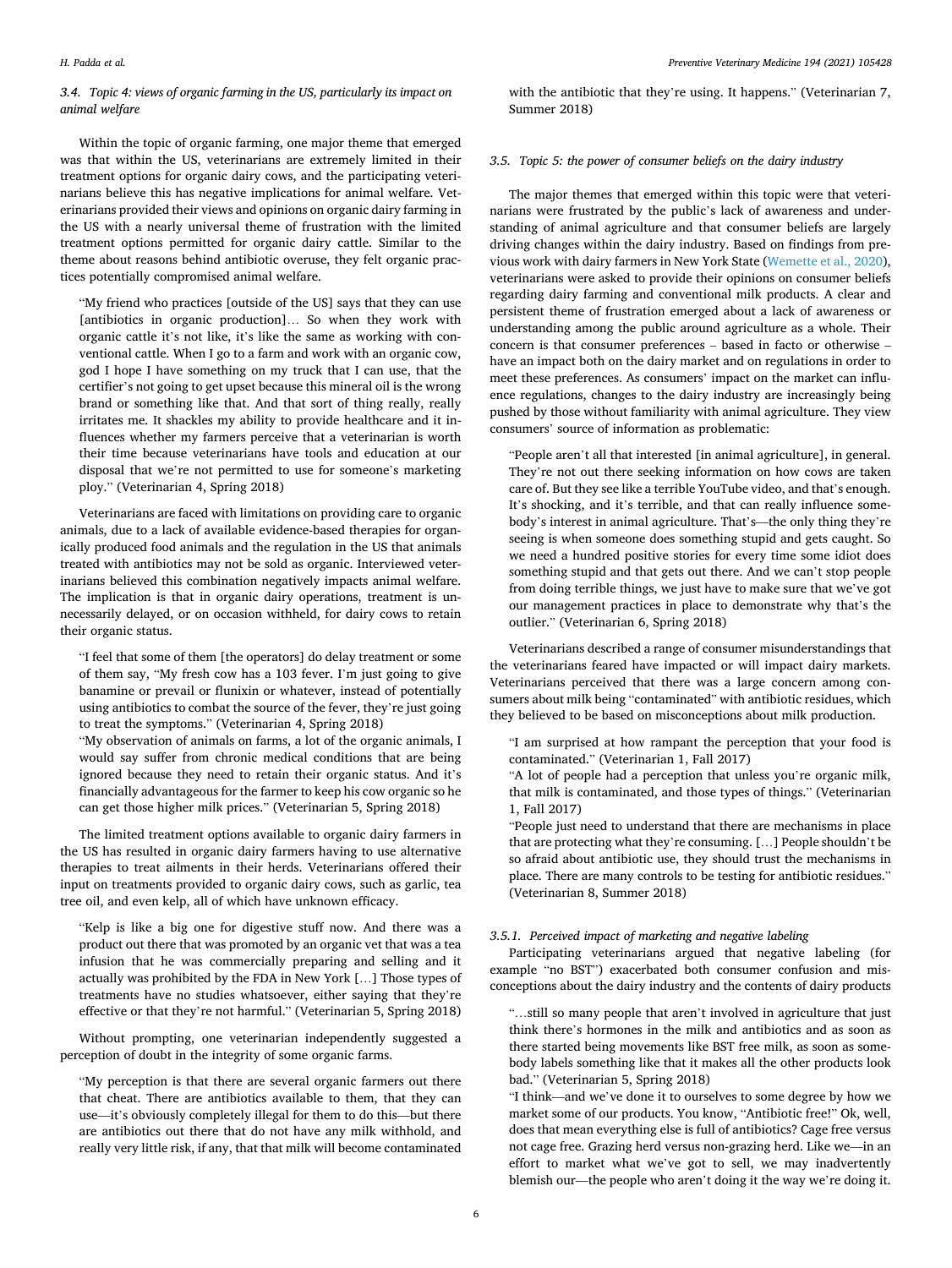#### *H. Padda et al.*

And the antibiotic free stuff is a classic example of that. "Well, none of the stuff we're selling is full of antibiotics." What are you doing?" (Veterinarian 6, Spring 2018)

Veterinarians expressed frustration in how consumers, based on sometimes flawed understanding, are the ones driving changes in the dairy industry. One veterinarian noted that, "our actions should be based on science and that we should rely on the perceptions of people involved in the industry and scientists and veterinarians and researchers versus letting grassroots movements, from the 98 percent of people that are not involved in agriculture, create these weird rules for us. It's really frustrating and I know farmers are frustrated about that too." (Veterinarian 5, Spring 2018). Some veterinarians thought that consumers' views led to "weird rules," while others found the regulations to be helpful to address consumer concerns:

"And so when you institute these programs—like treatment protocols, VCPR, vet relationship stuff—that's all driven by, "We want to shore up consumer confidence. That you're all following treatment recommendations that are validated by a veterinarian, so we know them to be safe." And therefore, now I've got milk coming from all of my farms, and they're all following this guidance. So now I can say, "Look retailer, all these farms are certified, and they've got their VCPRs and they've got their—A" So now that satisfies the retailer, and the retailer can say, "Look consumer, all of my processors are doing this" [...] So it's just all up and down the value chain I guess." (Veterinarian 3, Winter 2018)

### **4. Discussion**

*4.1. Participating veterinarians recognized instances of suboptimal use of antibiotics in dairy cattle, particularly in calves, and identified opportunities and barriers to reducing antibiotic use through herd health and regulation* 

Dairy veterinarians believe there is antibiotic misuse in the dairy industry, mostly in calves, and that overall antibiotic use can be decreased. Veterinarians described poor calf housing conditions, such as overcrowded pens and inadequate ventilation, which facilitates the spread of disease, so antibiotics are often used in these situations as a way to prevent disease occurrence and subsequent spread. This is in agreement with findings from [Dubrovsky et al. \(2019\),](#page-8-0) who found that risk factors for Bovine Respiratory Disease included "dusty" conditions in housing areas, not changing bedding frequently, and housing calves in wooden hutches with metal roofs. Veterinarians argue that there should be initiatives that target these housing conditions (such as thorough policies for more stringent housing requirements or incentives to achieve the same), to decrease the need for antibiotics. While this is a possible solution, the ultimate barrier to this is the cost of implementing comprehensive herd management changes. Veterinarians described improved colostrum management as a low-cost herd health improvement strategy, but many strategies require a significant financial investment. Researchers in Sweden found that economic and labor constraints were the primary limitations to farmers following recommendations for decreased antibiotic use ([Fischer et al., 2019](#page-8-0)).

In addition to financial barriers, veterinarians also acknowledged that lack of accessibility to certain resources, such as culture-based mastitis testing, and the unwillingness of some farmers to make changes are significant barriers to the adoption of new herd management strategies. This is important as improved herd management strategies would allow farmers to use antibiotics more selectively. [Firth](#page-8-0)  [et al. \(2019\)](#page-8-0) found that when farmers used selective treatment of cows with bacterial infections, rather than treating all cows in the herd, they used less antibiotics overall. Successful implementation of new policies promoting improved herd health through modified herd management should include provisions to provide financial assistance to those who

participated in such a program [\(Sumner et al., 2018](#page-9-0)). Veterinarians also described how many farms, particularly small ones, lack written records for antibiotic use, and this complicates knowing adherence to veterinarians' recommendations.

Veterinarians indicated that there needs to be an incentive to farmers to maintain complete and accurate records and having an audit system that is actually utilized would ensure that this would occur. This would allow for both the accurate measurement of antibiotic use and knowledge of adherence, which would provide veterinarians with the ability to make more targeted and efficient recommendations. These programs providing financial assistance and an incentive system should be accompanied by education and improved access to resources enabling selective antibiotic use.

Finally, participants viewed the VFD as a positive change within the dairy industry as it has facilitated communication between veterinarians and farmers and limited antibiotic use. They indicated, however, that their clients generally disapprove of the VFD because of the increased financial cost and decreased convenience for producers. This is in agreement with an interview study with New York State dairy farmers ([Wemette et al., 2020](#page-9-0)) and the focus groups involving beef and dairy producers in Tennessee, which found that producers had a largely negative view of the VFD and thought it had a negative economic impact on their industry ([Ekakoro et al., 2018](#page-8-0), [2019a, 2019b\)](#page-8-0).

# *4.2. Participants argued for veterinarians to adopt a broader role in decreasing antibiotic use on dairy farms; they acknowledged the barriers to doing so*

While it is well-established that veterinarians are integral for disease treatment, their role in disease prevention is much more dynamic. Interviewees in this study argued that veterinarians should do more than just provide vaccination schedules for preventative care but could also advise on how to improve the cows' daily environment and routines to prevent infection occurrence and spread, and thus the need for antibiotics. Indeed, veterinarians are in a unique position where they have the knowledge and skills to optimize antibiotic use on farms in a way that minimizes disease burden and maximizes animal welfare ([Jan et al.,](#page-8-0)  [2012\)](#page-8-0).

Yet obstacles to veterinarians adopting this role are numerous. For example, the participants in this study did not express universal concern about antibiotic resistance in the dairy industry and did not view the industry as a significant contributor. Similarly, in a survey of veterinarians and farmers in the United Kingdom, respondents did not believe that AMR resulted in negative treatment outcomes ([Helliwell et al.,](#page-8-0)  [2019\)](#page-8-0). Similarly, Ekakaro et al. (2019) determined that there needs to be increased awareness of the drivers of AMR for beef producers. In our study, participating veterinarians with more years in practice of veterinary medicine expressed less concern about resistance on farms, which is similar to a finding in a survey of an international group of veterinarians ([Llanos-Soto et al., 2021](#page-9-0)).

The doubt that emerged through the conducted interviews about the contributions of the dairy industry to AMR may be an indication of a potential barrier to dairy-focused interventions that emphasize reducing AMR as the primary outcome rather than those focusing on reduced antibiotic use. Participating veterinarians who recognized AMR as a problem expressed concerns having limited time and resources, so the feasibility of them taking on more responsibilities related to AMR is uncertain. This finding is in agreement with  $\overline{Fortané}$ '[s \(2019\)](#page-8-0) examination on the importance of reframing veterinarians' role within the community and their ideas about antibiotics in addressing AMR in France.

Additionally, others have found that veterinarians and farmers often have incongruent views on prioritizing economic concerns regarding disease prevention, with some farmers more apt to delay treatment or to underestimate disease prevalence, while veterinarians prioritize more immediate treatment ([Sumner et al., 2018\)](#page-9-0). In this New York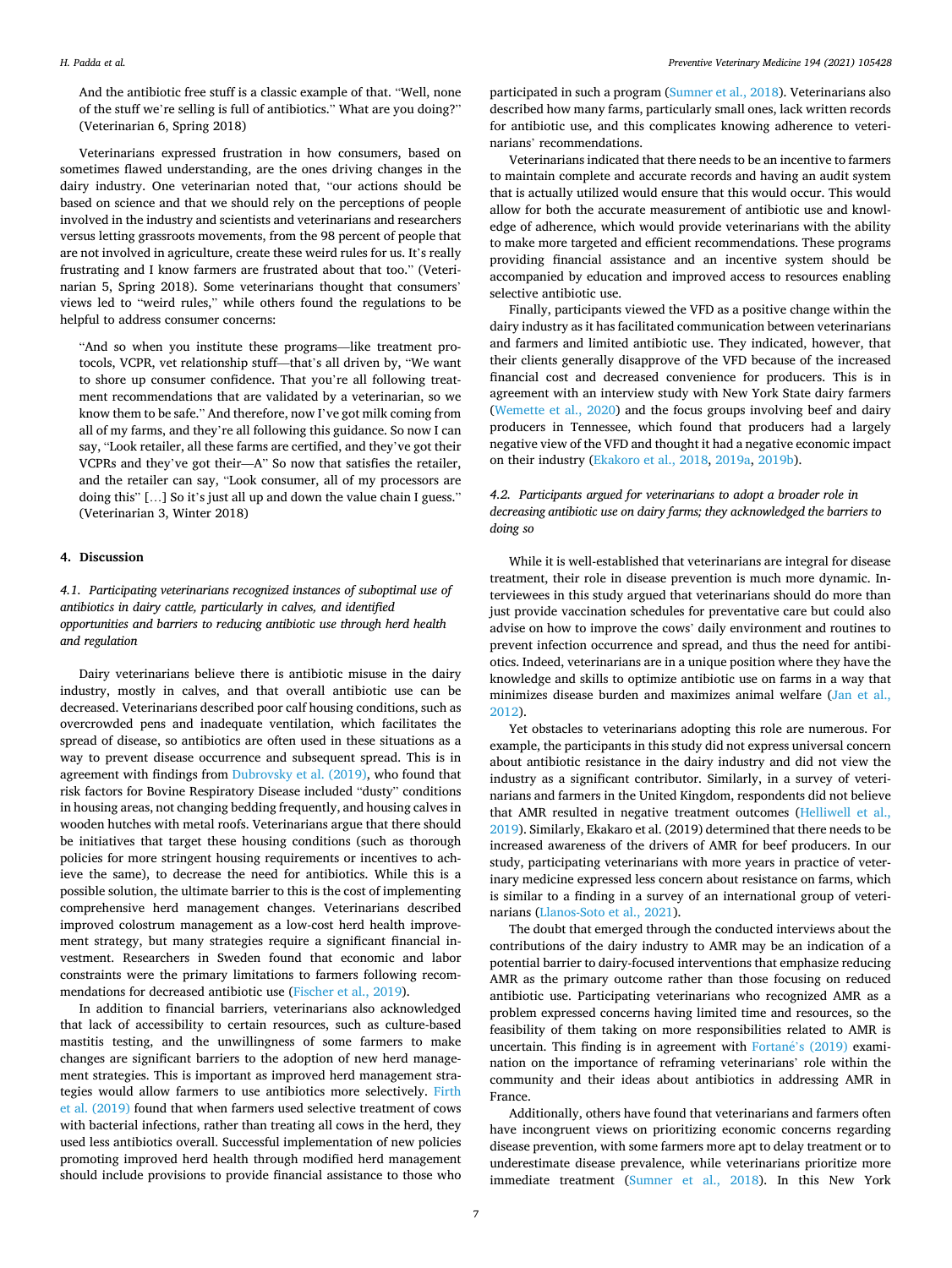State-based study, however, veterinarians reported the opposite regarding treatment, indicating that farmers preferred immediate treatment, antibiotics, because they did not want to see their animals suffering. This suggests that there may be more common ground regarding antibiotic use than previously thought between farmers and veterinarians, enabling veterinarians to take on a broader role.

Veterinarians largely expressed frustration about their ability to treat organic dairy farm due to the lack of evidence-based therapies, ultimately leading to veterinarians' concern for animal welfare. This finding is supported by a study by [Sorge et al. \(2019\)](#page-9-0), who conducted an interview study of bovine veterinarians and found that many veterinarians struggled to provide evidence-based alternative therapies within the regulatory framework, and 2/3 of interviewed veterinarians were concerned that the lack of treatment options would have a negative impact on animal welfare.

If what we found here is true elsewhere, then there is a gap in knowledge among veterinarians about appropriate treatment methods available for organic clients in the US. US regulations for organic farming mandate that for a dairy product to be marketed as organic, the dairy cows cannot have been administered antibiotics. Organic farmers are able to treat their cows with antibiotics if necessary, but any product from that animal can longer be marketed in the US as organic, and thus these animals must be removed from the organic herd (7 CFR § 205.238 (c)(1); [U.S. Government, 2018](#page-9-0)). One veterinarian described uncertainty about having the proper brand of mineral oil, highlighting the limitations of veterinarians to serve organic dairy clients. Treatment methods utilized on organic dairies have unknown efficacy and have not undergone field testing, but the regulations in the US for organic products require a greater understanding of unsubstantiated treatment methods ([Pol and Ruegg, 2007](#page-9-0)). This indicates a need for broader research on these products, such as garlic and tea tree oil, and then education for veterinarians on utilizing non-antibiotic approaches if they are determined to be efficacious.

# *4.3. Participating veterinarians perceive consumers as a driving force for reduced antibiotic use in dairy farming due to both misunderstandings about milk contamination and misleading labeling*

Veterinarians in this study and elsewhere are frustrated by consumer beliefs about the dairy industry, as consumer beliefs are driving changes within the industry ([Barkema et al., 2015](#page-8-0); [Sutherland et al., 2013](#page-9-0); [Wemette et al., 2020](#page-9-0); [Singer et al., 2019\)](#page-9-0). A survey study in 2017 indicated that a large fraction of US adults perceives a threat to human health from the use of antibiotics in dairy farming and that their purchasing decisions as consumers of dairy products are related to this perception of threat, the belief that cattle treatment is better on organic than on conventional farms, as well as demographic factors (income, social ideology and marital status) ([Wemette et al., 2021\)](#page-9-0). There could be a larger effort by the dairy industry to be transparent about practices, including a better depiction of the similarities between conventional and organic farms. In a study on US resident perceptions of dairy cattle in 2017, it was found that over 10 % of survey respondents perceived that the use of antibiotics for sick animals have negative welfare implications ([Widmar et al., 2017](#page-9-0)). Similar concerns were raised by Singer at al., (2019) who found that over 70 % of survey respondents indicated that consumers believed that animals raised without antibiotics had increased health and welfare. While one of the interviewed veterinarians pointed out that consumers are not necessarily interested in this information, education can be provided through removing sources of confusion for customers, such as negative labeling, and the dairy industry or veterinarians actively providing information to consumers. Market demand, and thus consumer beliefs, have driven changes in the dairy industry, such as the labeling of milk products as "rbST free", and the subsequent production of items to fit these standards [\(Olynk and](#page-9-0)  [Ortega, 2013;](#page-9-0) [Wolf et al., 2011\)](#page-9-0). In a survey on cheddar cheese consumption, consumers were willing to pay a premium for cheese produced from cows that were never given antibiotics [\(Bir et al., 2020](#page-8-0)). This highlights the role consumers could play in limiting antimicrobial use, but it also exposes the need for an improved regulatory oversight to assure that the reduction in antibiotic use does not jeopardize animal welfare.

# *4.4. Limitations of the study*

While this study offered a range of information on dairy veterinarians' attitudes about antibiotics and AMR, it had several important limitations. Only nine interviews were conducted due to time and budgetary constraints. Based on the observed convergence of the main themes we believe that we reached saturation, as no novel themes emerged during analysis of the last few interviews. We may have been able to achieve greater depth within the themes (i.e. treatments on organic farms) with more interviews.

In line with the intended narrow geographical scope of our study, all of the interviewees practice in New York State. Therefore, the study findings have direct applicability and policy implications for the dairy farming and veterinary support provided to dairy farming in New York State only. Issues and findings from these interviews may translate to other settings, but they are likely most relevant to locals with smaller dairy operations. The variations in size of dairy operations in the US depending on geography (they tend to be larger further West with implications for protocols), the different roles of cooperatives in setting policy and procedures and the dominance of organic dairy (or lack thereof), mean these findings are not intended to be universal to all veterinarians working with dairy cattle. Thus, generalization beyond New York State warrants caution.

Concerns about organics are specific to the US practices and regulation, as organic products from elsewhere in the world may have different regulations about the use of antibiotics in organic dairy production [\(European Commission, 2021\)](#page-8-0). Finally, the interviews were conducted between October 2017 to August 2018. The perceptions of veterinarians could have potentially changed over such long period of time. For example, we do not know if events or knowledge gained during this time period may have impacted those interviewed later compared to those interviewed earlier. Importantly, with this longer timespan some interviews were done after the VFD had only been in place for several months; not all of the interviewees had first-hand experience with the VFD and therefore not had the opportunity to observe its impact on their clients.

# **5. Conclusion**

This study provided insight into dairy veterinarians' perceptions and beliefs regarding antibiotic use in the dairy industry and antibiotic resistance more broadly. Decreasing antibiotic use and subsequently limiting antibiotic resistance can only be accomplished through the cooperation and collaboration of veterinarians, farmers, co-ops, regulators, and ultimately consumers. Each of these stakeholders has a unique way to contribute to a solution and in identifying barriers. Dairy veterinarians are in a position to directly reduce antibiotic use and provide education to farmers about the risks of antibiotic overuse, which can be achieved more efficiently if veterinarians recognize that overuse in the dairy industry contributes to antibiotic resistance in dairy animals and could be a contributor to AMR more broadly. There is currently limited knowledge on the prevalence of antibiotic overuse on dairy farms nor are there even benchmarks for antibiotic use. The actual level of use needs to be known to develop interventions and then measure their success in optimizing use. The information obtained from this study highlights the need for more quantitative research into the dairy industry in the US. The results of this study also emphasized the need for more evidence-based research on alternative therapies, particularly for veterinarians who work with organic farms in the US, to maximize animal welfare. Overall, this input from veterinarians offered insight into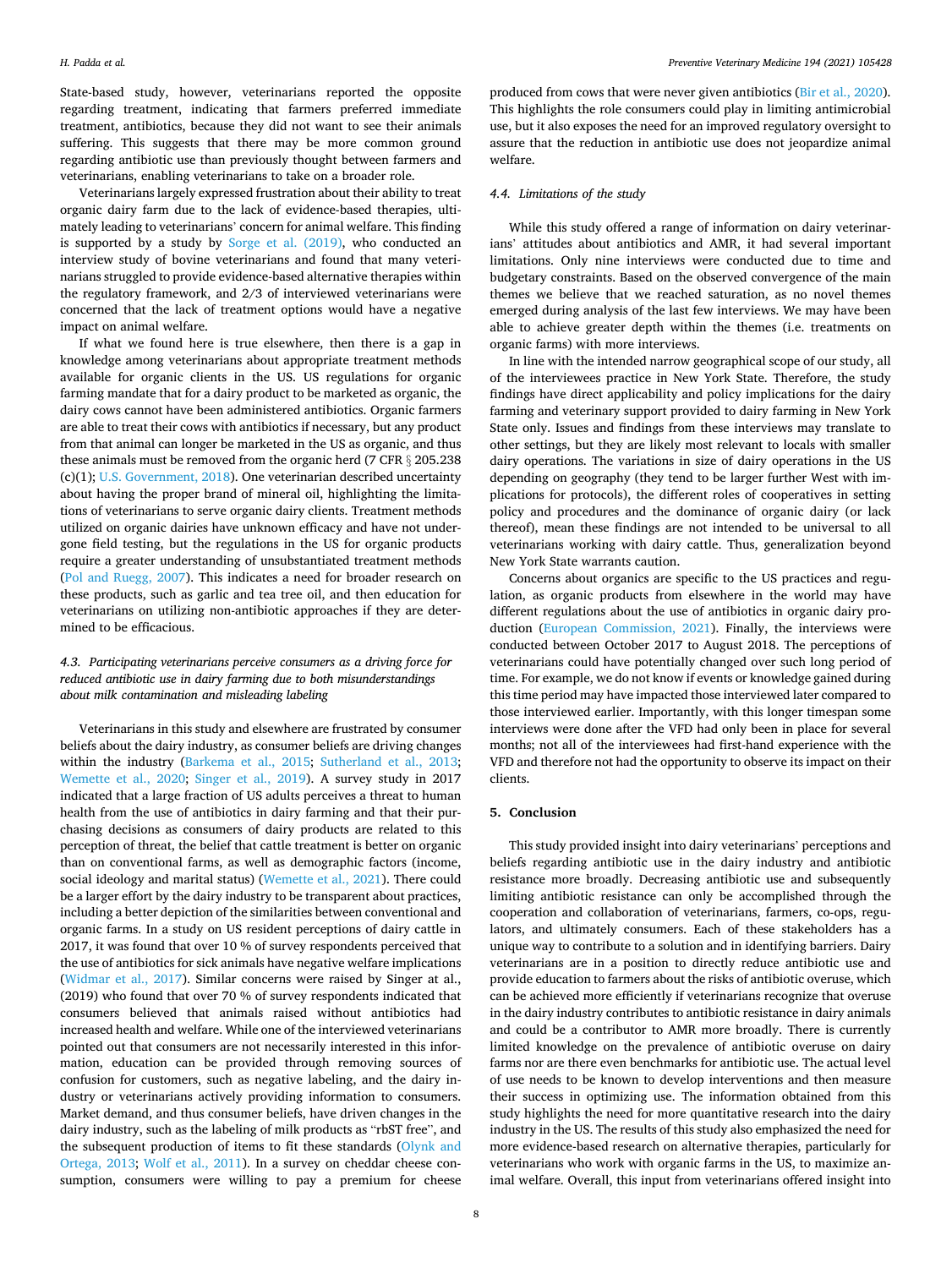<span id="page-8-0"></span>how antibiotics are used and perceived within the dairy industry and provides guidance on how to proceed with policy development and research to find ways to help combat AMR through reduced antibiotic use in the dairy industry in New York State.

## **Declaration of Competing Interest**

The authors report no declarations of interest.

#### **Acknowledgments**

This material is based upon work that is supported by the U.S. Department of Agriculture - National Institute of Food and Agriculture (USDA-NIFA), Hatch under Accession number 1014331 awarded to R.I. The work was also partly supported by the Cornell University Veterinary Investigator Program (VIP) Training Grant: NIH T35OD010941 to M.W and the USDA-NIFA Multistate Research Funds Accession number 1016738 awarded to R.I. The authors thank the veterinarians interviewed for their time and participation. Also, the authors thank Dr. K. Fred Gingrich II, DVM, the Executive Director of the AABP, for providing the basic demographic characteristics of practicing veterinarians in New York State who are their members. Finally, we thank Dr. Francis L. Welcome for providing tireless support and immense knowledge about dairy herd health to this research.

# **Appendix A**

AMR Study Interview Guide Veterinarians

1. What led you to work with dairy cattle as a veterinarian?

- a) How many years have you worked with dairy cattle in clinical practice?
- b) What percentage of your time is spent seeing dairy farmers? What type(s) of clients do you see during the rest of your time (e.g. small animal owners, livestock owners, etc.)?
- c) How many dairy farms do you provide service to?
- d) Are the dairy farms you see predominantly conventional, organic, or a mix of both?
- e) What is the range of farm sizes you see in terms of number of lactating cows?

2. What typically brings you out to visit a dairy farm?

- a) What do you normally do during a visit? [*Redirect if needed: What happens if you see a sick cow with a suspected infection or the farmer tells you about one?*]
- b) Do you think your clients generally follow your advice?
- c) What about the Veterinary Feed Directive (VFD), does that ever come up? [Probes: What do you think of the VFD? What do your clients think of it? Has it changed how often you speak with clients? Do you think the VFD is valuable?]
- d) What do your clients think about Veterinary Client Patient Relationship forms? [What role *do signed VCPRs play in client interactions?*]

3. How do you think dairy farmers should use antibiotics? Why?

- a) Are your clients doing this? [*Probes: Why or why not? What about their use is responsible or less than responsible? Do they follow your instructions or the protocol you provide? Do they keep required documentation? Are cattle treated with antibiotics well managed?]*
- b) What is your opinion on your clients' antibiotic use [in terms of quantity used or the way in which they are used]? [If responds it could be reduced] What's keeping them from doing this? [*Probes: Could they do a better job managing herd health, using a protocol, testing*

*etc.? Could they do a better job of managing cattle receiving antibiotic treatment?]* 

4. What do you think are some pros and cons of antibiotic use in dairy farming?

[*Probes: Do you think antibiotic use in dairy farming is contributing to antibiotic resistance? Is this antibiotic resistance a problem for cattle or humans? If so, in what way is it problematic? Do you think these pros or cons apply to antibiotic use in agriculture in general or are there differences?*]

5. Do you think there are consumer beliefs about dairy farming?

[*Probes: What are they? Are these misconceptions? Are they affecting the way farmers run their dairy farms? How? Are there beliefs about antibiotics? Are they accurate? Are they impacting practices?*]

#### **References**

- American Veterinary Medical Association (AVMA). (n.d.). "The veterinarian-clientpatient relationship (VCPR)". Retrieved from [https://www.avma.org/resources-too](https://www.avma.org/resources-tools/pet-owners/petcare/veterinarian-client-patient-relationship-vcpr)  [ls/pet-owners/petcare/veterinarian-client-patient-relationship-vcpr](https://www.avma.org/resources-tools/pet-owners/petcare/veterinarian-client-patient-relationship-vcpr).
- Barkema, H.W., Von Keyserlingk, M.A.G., Kastelic, J.P., Lam, T.J.G.M., Luby, C., Roy, J., 2015. Invited review: changes in the dairy industry affecting dairy cattle health and welfare. J. Dairy Sci. 98, 7426–7445. <https://doi.org/10.3168/jds.2015-9377>.
- Bennedsgaard, T.W., Klaas, I.C., Vaarst, M., 2010. Reducing use of antimicrobials experiences from an intervention study in organic dairy herds in Denmark. Livest. Sci. 131 (2–3), 183–192.<https://doi.org/10.1016/j.livsci.2010.03.018>.
- Bir, C., Widmar, N.O., Thompson, N.M., Townsend, J., Wolf, C.A., 2020. US respondents' willingness to pay for Cheddar cheese from dairy cattle with different pasture access, antibiotic use, and dehorning practices. J. Dairy Sci. 103 (4) [https://doi.org/](https://doi.org/10.3168/jds.2019-17031)  [10.3168/jds.2019-17031](https://doi.org/10.3168/jds.2019-17031).
- Braun, V., Clarke, V., 2006. Using thematic analysis in psychology. Qual. Res. Psychol. 3 (2), 77–101. <https://doi.org/10.1191/1478088706qp063oa>.
- Bulut, E., Stout, A., Wemette, M., Llanos-Soto, S., Schell, R.C., Greiner Safi, A., Shapiro, M.A., Moroni, P., Ivanek, R., 2021. How does public perception of antibiotic use on dairy farms contribute to self-reported purchasing of organic? J. Food Sci. 86, 2045–2060. [https://doi.org/10.1111/1750-3841.15720.](https://doi.org/10.1111/1750-3841.15720)
- CDC, 2019. Antibiotic Resistance Threats in the United States. U.S. Department of Health and Human Services, CDC, Atlanta, GA. [https://www.cdc.gov/drugresistance/](https://www.cdc.gov/drugresistance/pdf/threats-report/2019-ar-threats-report-508.pdf)  [pdf/threats-report/2019-ar-threats-report-508.pdf.](https://www.cdc.gov/drugresistance/pdf/threats-report/2019-ar-threats-report-508.pdf)
- [Chapman, A., Hadfield, M., Chapman, C., 2015. Qualitative research in healthcare: an](http://refhub.elsevier.com/S0167-5877(21)00172-0/sbref0040)  [introduction to grounded theory using thematic analysis. J. R. Coll. Phys. Edinb. 205](http://refhub.elsevier.com/S0167-5877(21)00172-0/sbref0040)  [\(45\), 201](http://refhub.elsevier.com/S0167-5877(21)00172-0/sbref0040)–205.
- Charmaz, K., 1995. Grounded theory. In: Smith, J.A., Harré, R., Langenhove, L.V. (Eds.), Rethinking Methods in Psychology. SAGE Publications Ltd, pp. 27–49. [https://doi.](https://doi.org/10.4135/9781446221792.n3) org/10.4135/9781446221792.n
- Charmaz, K., Thornberg, R., 2020. The pursuit of quality in grounded theory. Qual. Res. Psychol. 1–23. <https://doi.org/10.1080/14780887.2020.1780357>.
- [Creswell, J.W., Poth, C.N., 2018. Qualitative Inquiry](http://refhub.elsevier.com/S0167-5877(21)00172-0/sbref0055) & Research Design: Choosing [Among Five Approaches.](http://refhub.elsevier.com/S0167-5877(21)00172-0/sbref0055)
- Dubrovsky, S.A., Van Eenennaam, A.L., Karle, B.M., Rossitto, P.V., Lehenbauer, T.W., Aly, S.S., 2019. Epidemiology of bovine respiratory disease (BRD) in preweaned calves on California dairies: the BRD 10K study. J. Dairy Sci. 102 (8), 7306–7319. https://doi.org/10.3168/jds.2018-147
- Ekakoro, J.E., Caldwell, M., Strand, E.B., Okafor, C.C., 2018. Drivers of antimicrobial use practices among Tennessee dairy cattle producers. Vet. Med. Int. 2018 [https://doi.](https://doi.org/10.1155/2018/1836836)  [org/10.1155/2018/1836836](https://doi.org/10.1155/2018/1836836).
- [Ekakoro, J.E., Caldwell, M., Strand, E.B., Okafor, C.C., 2019a. Perceptions towards](http://refhub.elsevier.com/S0167-5877(21)00172-0/sbref0070)  [antimicrobial use among Tennessee beef cattle producers: a qualitative study. BMC](http://refhub.elsevier.com/S0167-5877(21)00172-0/sbref0070)  [Vet. Res. 15 \(16\), 1](http://refhub.elsevier.com/S0167-5877(21)00172-0/sbref0070)–14.
- [Ekakoro, J.E., Caldwell, M., Strand, E.B., Okafor, C.C., 2019b. Perceptions of Tennessee](http://refhub.elsevier.com/S0167-5877(21)00172-0/sbref0075)  [cattle producers regarding the veterinary feed directive. PLoS One 14 \(5\), 1](http://refhub.elsevier.com/S0167-5877(21)00172-0/sbref0075)–19.
- European Commission. (n.d.). Legislation for the organics sector. Retrieved from [https](https://ec.europa.eu/info/food-farming-fisheries/farming/organic-farming/legislation_en)  [://ec.europa.eu/info/food-farming-fisheries/farming/organic-farming/legislatio](https://ec.europa.eu/info/food-farming-fisheries/farming/organic-farming/legislation_en) [n\\_en](https://ec.europa.eu/info/food-farming-fisheries/farming/organic-farming/legislation_en).
- Fair, R.J., Tor, Y., 2014. Antibiotics and bacterial resistance in the 21st century. Perspect. Med. Chem. 6, 25–64. [https://doi.org/10.4137/PMC.S14459.](https://doi.org/10.4137/PMC.S14459)
- Firth, C.L., Käsbohrer, A., Egger-Danner, C., Fuchs, K., Pinior, B., Roch, F.-F., [Obritzhauser, W., 2019. Blanket and selective antimicrobial dry cow therapy on](http://refhub.elsevier.com/S0167-5877(21)00172-0/sbref0090) [conventional and organic farms. Animals 9 \(707\), 1](http://refhub.elsevier.com/S0167-5877(21)00172-0/sbref0090)–14.
- Fischer, K., Sjöström, K., Stiernström, A., Emanuelson, U., 2019. Dairy farmers' perspectives on antibiotic use: a qualitative study. J. Dairy Sci. 102, 2724–2737. <https://doi.org/10.3168/jds.2018-15015>.
- Fortané, N., 2019. Veterinarian 'responsibility': conflicts of definition and appropriation surrounding the public problem of antimicrobial resistance in France. Palgrave Commun. 2019, 1–12. <https://doi.org/10.1057/s41599-019-0273-2>.
- Helliwell, R., Morris, C., Raman, S., 2019. Can resistant infections be perceptible in UK dairy farming? Palgrave Commun. 5 (12), 1–9. [https://doi.org/10.1057/s41599-](https://doi.org/10.1057/s41599-019-0220-2)  [019-0220-2](https://doi.org/10.1057/s41599-019-0220-2).
- Jan, J., McIntosh, W.A., Dean, W., Scott, H.M., 2012. Predictors of differences in the perception of antimicrobial resistance risk in the treatment of sick, at-risk, and highrisk feedlot cattle. Prev. Vet. Med. 106 (1), 24–33. [https://doi.org/10.1016/j.](https://doi.org/10.1016/j.prevetmed.2012.02.012) [prevetmed.2012.02.012](https://doi.org/10.1016/j.prevetmed.2012.02.012).